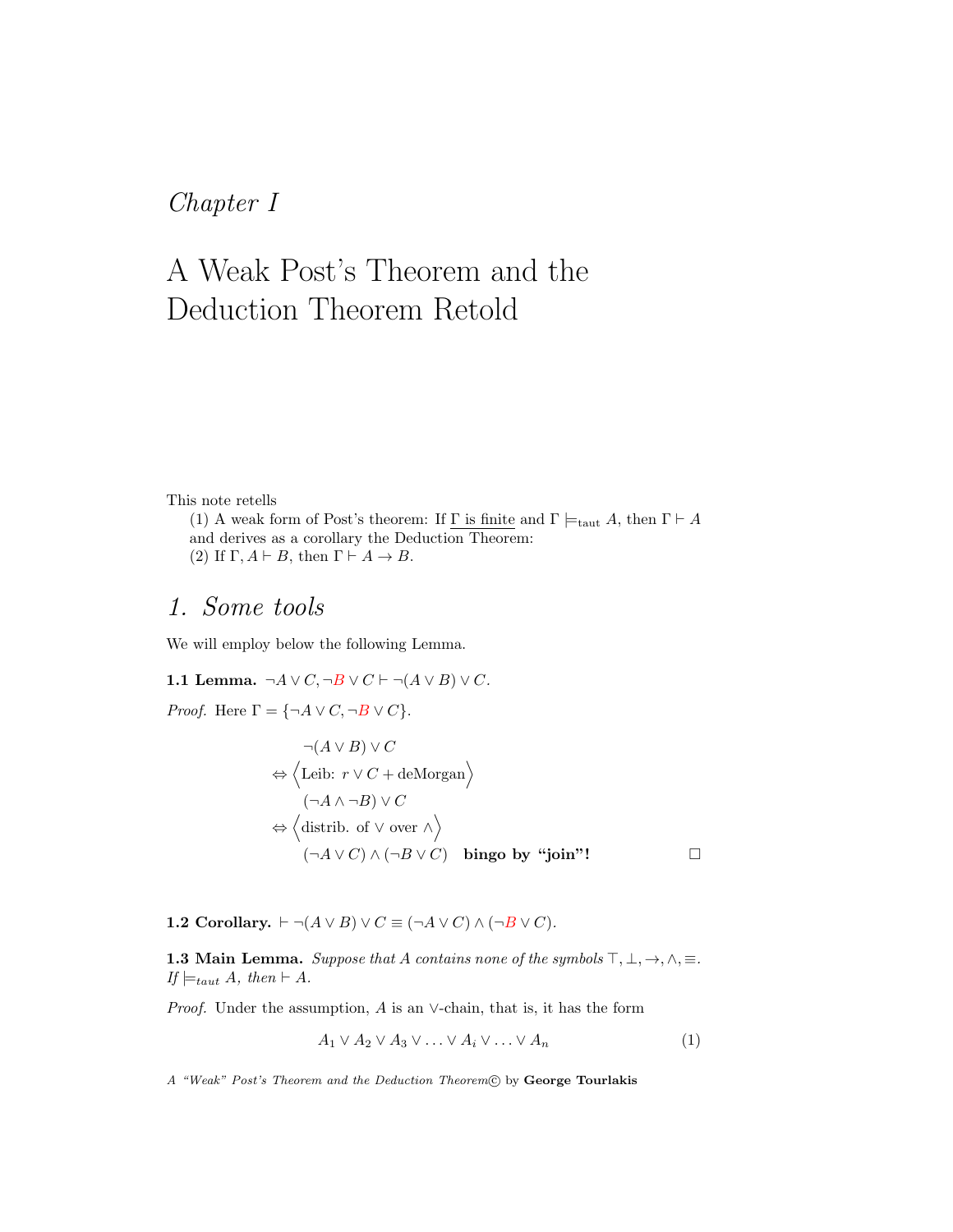2 I. A Weak Post's Theorem and the Deduction Theorem Retold

where none of the  $A_i$  has the form  $B \vee C$ .

In  $(1)$  we assume without loss of generality that  $n > 1$ , due to the axiom  $X \vee X \equiv \overline{X}$ —that is, in the contrary case we can use  $\overline{A} \vee \overline{A}$  instead, which is a tautology as well. Moreover,  $(1)$ , that is A, is written in least parenthesised notation.

Let us call an  $A_i$  reducible iff it has the form  $\neg(C \vee D)$  or  $\neg(\neg C)$ . Otherwise it is *irreducible*. Thus, the only possible irreducible  $A_i$  have the form p or  $\neg p$ (where p is a variable). We say that p "occurs positively in  $\ldots \vee p \vee \ldots$ ", while it "occurs negatively in  $\ldots \vee \neg p \vee \ldots$ ". In, for example,  $p \vee \neg p$  it occurs both positively and negatively.

By definition we will say that A is irreducible iff all the  $A_i$  are.

We define the *reducibility degree*, of  $A_i$  —in symbols,  $rd(A_i)$ — to be the number of  $\neg$  or  $\vee$  connectives in it, not counting a possible leading  $\neg$ .

The reducibility degree of  $A$  is the sum of the reducibility degrees of all its  $A_i$ .

For example,  $rd(p) = 0$ ,  $rd(\neg p) = 0$ ,  $rd(\neg(\neg p \lor q)) = 2$ ,  $rd(\neg(\neg p \lor \neg q)) = 3$ ,  $rd(\neg p \lor q)) = rd(\neg p) + rd(q)) = 0.$ 

By induction on  $rd(A)$  we now prove the main lemma, on the stated hypothesis that  $\models_{taut} A$ .

For the basis, let A be an *irreducible* tautology  $\left( rd(A) = 0\right)$ . It must be that A is a string of the form " $\cdots \vee p \vee \cdots \neg p \vee \cdots$ " for some p, otherwise, if no p appears both "positively" and "negatively", then we can find a truth-assignment that makes A false  $(f)$  —a contradiction to its tautologyhood. To see that we can do this, just assign  $f$  to p's that occur *positively only*, and  $t$  to those that occur negatively only.

Now

A  $\Leftrightarrow \langle$  commuting terms of an ∨-chain $\rangle$  $p \vee \neg p \vee B$  (what is "B"?)  $\Leftrightarrow$   $\langle$ Leib:  $r \vee B +$  excluded middle, plus Red. ⊤ thm. $\rangle$  $\top \vee B$  bingo!

Thus  $\vdash A$  which settles the *Basis*-case  $rd(A) = 0$ .

We now argue the case where  $rd(A) = n+1$ , on the I.H. that for any formula Q —restricted as in the lemma statement— with  $rd(Q) \leq n$ , we have that  $\models_{taut} Q$ implies  $\vdash Q$ .

By commutativity (symmetry) of "∨", let us assume without restricting generality that  $rd(A_1) > 0$ .

We have two cases:

A "Weak" Post's Theorem and the Deduction Theorem(C) by George Tourlakis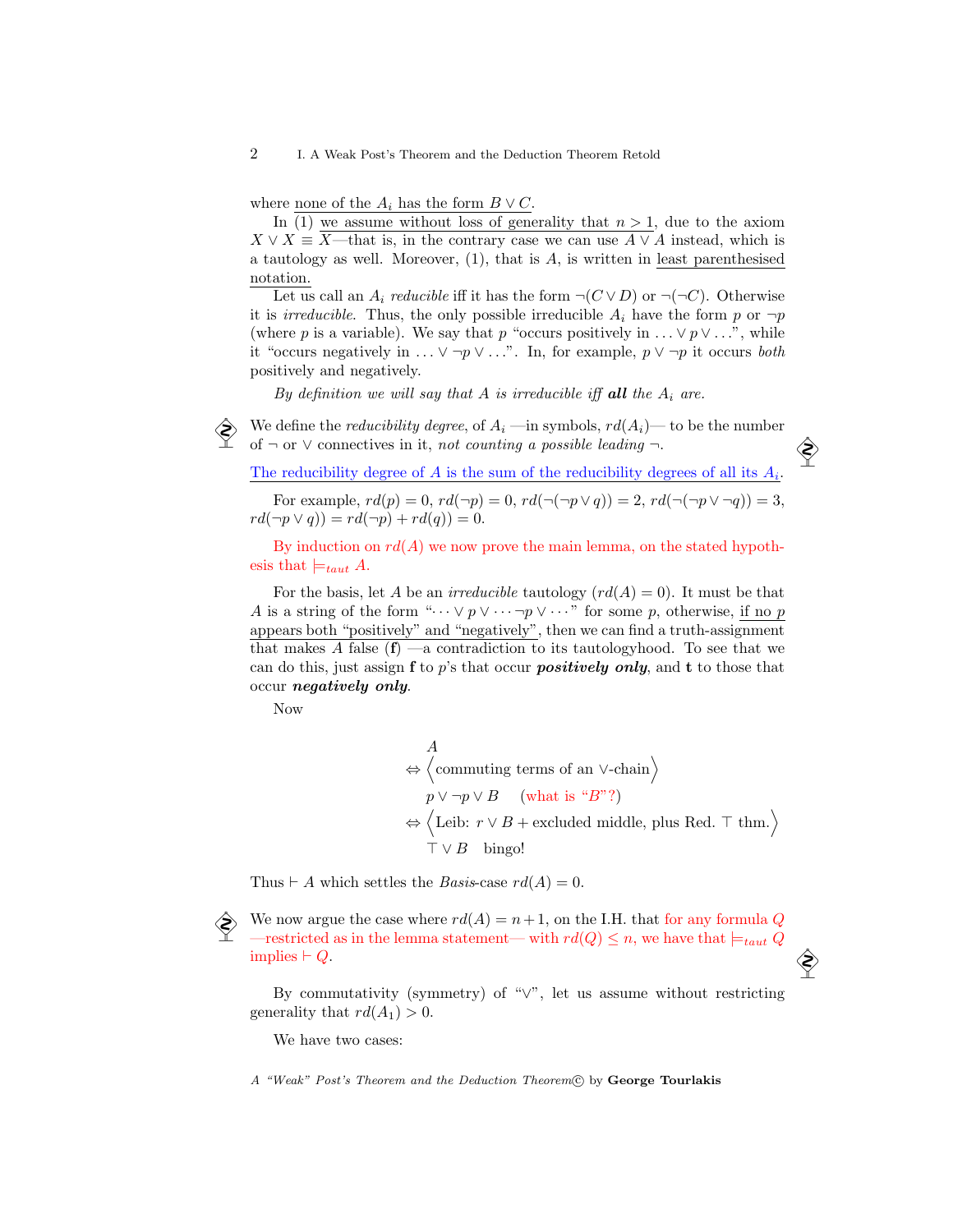1. Some tools 3

(1)  $A_1$  is the string  $\neg\neg C$ , hence A has the form  $\neg\neg C \vee D$ . Clearly  $\models_{taut} C ∨ D$ . Moreover,  $rd(C ∨ D) < rd(¬¬C ∨ D)$ , hence

$$
\vdash C \lor D
$$

by the I.H. But,

$$
\neg \neg C \lor D
$$
  

$$
\Leftrightarrow \Big\langle \text{Leib: } r \lor D + \vdash \neg \neg X \equiv X \Big\rangle
$$
  

$$
C \lor D \quad \text{bingo!}
$$

Hence,  $\vdash \neg\neg C \lor D$ , that is,  $\vdash A$  in this case.

One more case to go:

(2)  $A_1$  is the string  $\neg(C \vee D)$ , hence A has the form  $\neg(C \vee D) \vee E$ .

We want: 
$$
\vdash \neg(C \lor D) \lor E
$$
 (i)

By [1.2](#page-0-0) and from  $\models_{taut} \neg(C \vee D) \vee E$  —this says  $\models_{taut} A$ — we immediately get that

$$
\models_{taut} \neg C \lor E \tag{ii}
$$

and

$$
\models_{taut} \neg D \lor E \tag{iii}
$$

from the  $\equiv$  and  $\wedge$  truth tables.

Since the rd of each of  $(ii)$  and  $(iii)$  is smaller than that of A, by I.H. we obtain

 $\vdash \neg C \vee E$ 

and

$$
\vdash \neg D \lor E
$$

which by  $1.1$  yield the validity of  $(i)$ .

We are done, except for one small detail: If we had changed an "original" A into  $A \vee A$ , then we have proved  $\vdash A \vee A$ . The idempotent axiom and Eqn then yield  $\vdash A$ .

<span id="page-2-0"></span>We are now removing the restriction on A regarding its connectives and costants:

#### **1.4 Metatheorem. (Post's Theorem)** If  $\models_{taut} A$ , then  $\models A$ .

Proof. First, we note the following equivalences. The ones to the left of "also" follow from the ones to the right by soundness. The ones to the right are known from class (or follow trivially thereoff): The first is the Excluded Middle

A "Weak" Post's Theorem and the Deduction Theorem(C) by George Tourlakis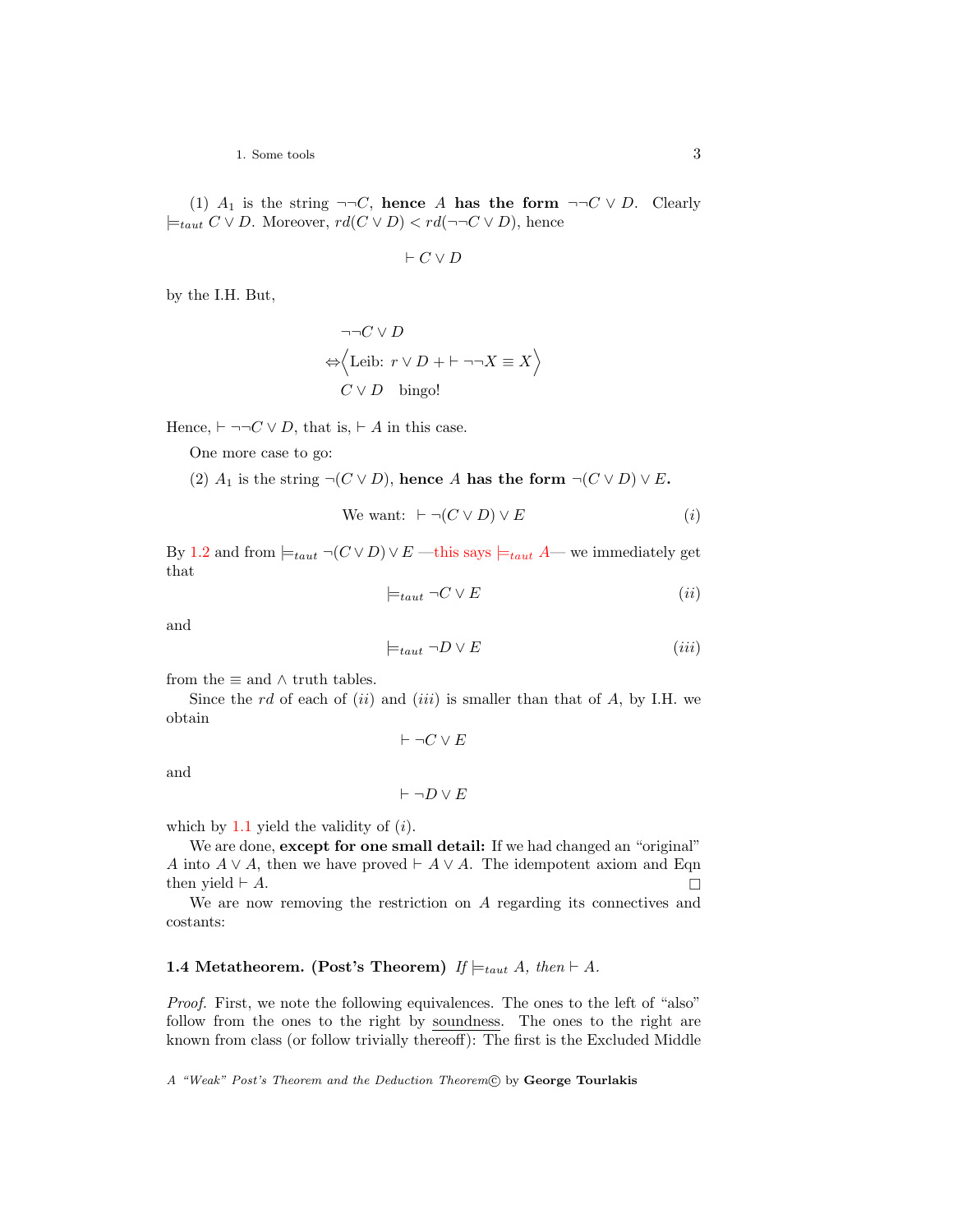Axiom augmented by "Redundant  $\top$ ". The one below it follows from simple manipulation and  $\vdash \bot \equiv \neg \top$ . All the others have been explicitly covered.

$$
\models_{taut} \top \equiv \neg p \lor p, \text{ also } \vdash \top \equiv \neg p \lor p
$$

$$
\models_{taut} \bot \equiv \neg(\neg p \lor p), \text{ also } \vdash \bot \equiv \neg(\neg p \lor p)
$$

$$
\models_{taut} C \to D \equiv \neg C \lor D, \text{ also } \vdash C \to D \equiv \neg C \lor D
$$

$$
\models_{taut} C \land D \equiv \neg(\neg C \lor \neg D), \text{ also } \vdash C \land D \equiv \neg(\neg C \lor \neg D)
$$

$$
\models_{taut} (C \equiv D) \equiv ((C \to D) \land (D \to C)), \text{ also } \vdash (C \equiv D) \equiv ((C \to D) \land (D \to C))
$$
(I.1)

Using the I.1 above, we eliminate, in order, all the  $\equiv$ , then all the  $\land$ , then all the  $\rightarrow$  and finally all the  $\perp$  and all the  $\perp$ . Let us assume that our process eliminates one unwanted symbol at a time.

 $\diamondsuit$  Thus, starting from A we will generate a sequence of formulae

$$
F_1, F_2, F_3, \ldots, F_n
$$

where  $F_n$  contains no  $\top, \bot, \wedge, \rightarrow, \equiv.$ 

I am using here  $F_1$  is an alias for A. We will also give to  $F_n$  an alias  $A'$ .

Now in view of the *provable equivalences* of I.1 (right column), each transformation step is the result of a Leib application, thus we have

$$
\begin{aligned}\n &\stackrel{A}{\Leftrightarrow} \left\langle \text{Leib from I.1} \right\rangle \\
&F_2 \\
&\Leftrightarrow \left\langle \text{Leib from I.1} \right\rangle \\
&F_3 \\
&\Leftrightarrow \left\langle \text{Leib from I.1} \right\rangle \\
&F_4 \\
&\vdots \\
&\Leftrightarrow \left\langle \text{Leib from I.1} \right\rangle \\
&A'\n\end{aligned}
$$

Thus,  $\vdash A' \equiv A$  (\*)

By **soundness**, we also have  $\models_{taut} A' \equiv A$  (\*\*)

So, say  $\models_{taut} A$ . By  $(**)$  we have  $\models_{taut} A'$ , and by [1.3](#page-0-2) we obtain  $\vdash A'$ . By  $(*)$ and Eqn we get  $\vdash A$ .

Post's theorem is often called the "Completeness Theorem"<sup>[†](#page-3-0)</sup> of Propositional Colculus It shows that the syntactic manipulation apparatus certifies the Calculus. It shows that the syntactic manipulation apparatus certifies the "whole truth" (tautologyhood) in the propositional case.

<span id="page-3-0"></span><sup>†</sup>Which is really a Metatheorem, right?

A "Weak" Post's Theorem and the Deduction Theorem(C) by George Tourlakis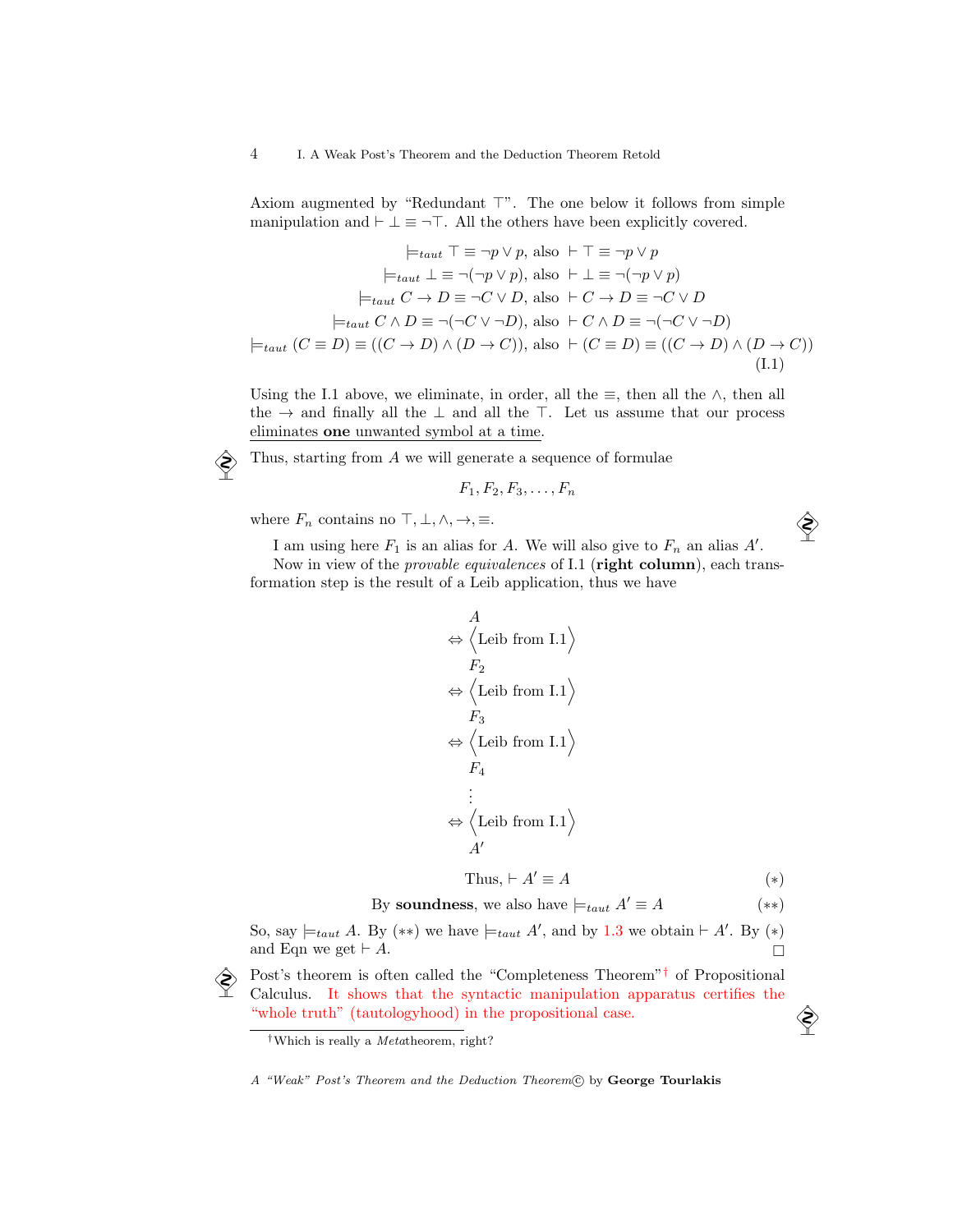<span id="page-4-0"></span>**1.5 Corollary.** If  $A_1, \ldots, A_n \models_{taut} B$ , then  $A_1, \ldots, A_n \vdash B$ .

Proof. It is an easy semantic exercise to see that

$$
\models_{taut} A_1 \rightarrow \ldots \rightarrow A_n \rightarrow B.
$$

By [1.4,](#page-2-0)

$$
\vdash A_1 \to \ldots \to A_n \to B
$$

hence

$$
A_1, \dots, A_n \vdash A_1 \to \dots \to A_n \to B \tag{1}
$$

Applying modus ponens  $n$  times to  $(1)$  we get

<span id="page-4-2"></span>
$$
A_1,\ldots,A_n\vdash B
$$

The above corollary is very convenient.

It says that any (correct) schema  $A_1, \ldots, A_n \models B$  leads to a *derived rule of* inference,  $A_1, \ldots, A_n \vdash B$ .

In particular, combining with the transitivity of  $\vdash$  metatheorem, we get

**1.6 Corollary.** If  $\Gamma \vdash A_i$ , for  $i = 1, ..., n$ , and if  $A_1, ..., A_n \models B$ , then  $\Gamma \vdash B$ .

Thus —unless otherwise requested!— we can, from now on, rigorously mix syntactic with semantic justifications of our proof steps.

For example, we have at once  $A \wedge B \vdash A$ , because (trivially)  $A \wedge B \models_{taut} A$ (compare with our earlier, much longer, proof given in class).

# 2. Deduction Theorem, Proof by Contradiction

<span id="page-4-1"></span>2.1 Metatheorem. (The Deduction Theorem) If  $\Gamma$ ,  $A \vdash B$ , then  $\Gamma \vdash A \rightarrow$ B, where "Γ, A" means "all the assumptions in Γ, plus the assumption A" (in set notation this would be  $\Gamma \cup \{A\}$ .

*Proof.* Let  $G_1, \ldots, G_n \subseteq \Gamma$  be a finite set of formulae used in a  $(\Gamma, A)$ -proof of B.

Thus also  $G_1, \ldots, G_n, A \vdash B$ .

By soundness,

$$
G_1, \ldots, G_n, A \models_{taut} B \tag{1}
$$

But then,

$$
G_1, \ldots, G_n \models_{taut} A \to B
$$

(Let a v make all  $G_i$  t. What does it do to the rhs of  $\models_{taut}$ ? If A is f then rhs is **t**. If not, then  $(1)$  makes  $B$  **t** and we are done.)

Thus, by [1.5,](#page-4-0)  $G_1, \ldots, G_n \vdash A \rightarrow B$ .

A "Weak" Post's Theorem and the Deduction Theorem C by George Tourlakis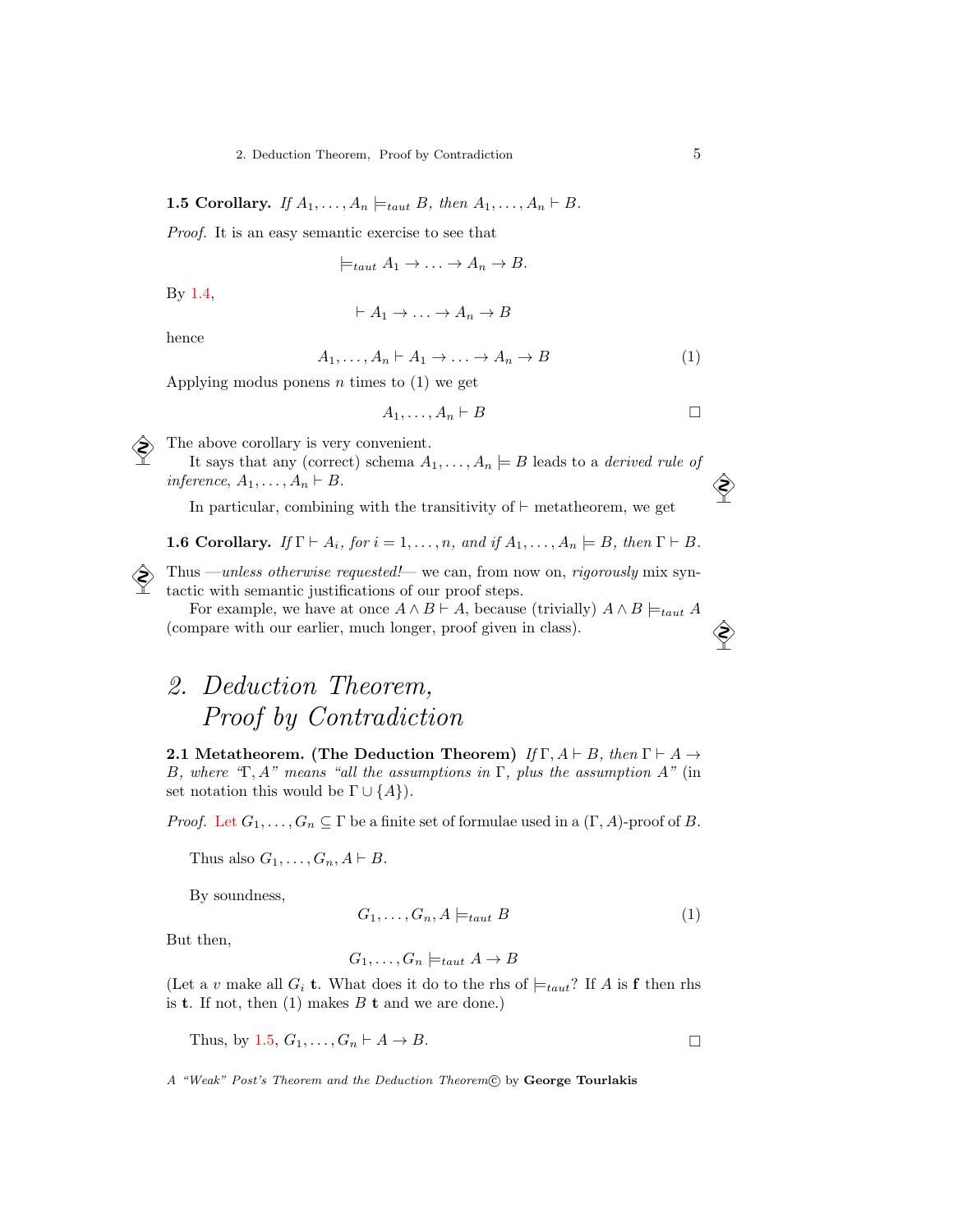The mathematician, or indeed the mathematics practitioner, uses the Deduction<br>theorem all the time without stopping to think about it. Metatheorem 2.1 above theorem all the time, without stopping to think about it. Metatheorem [2.1](#page-4-1) above makes an honest person of such a mathematician or practitioner.

The everyday "style" of applying the Metatheorem goes like this: Say we have all sorts of assumptions (nonlogical axioms) and we want, *under these* assumptions, to "prove" that "if A, then B" (verbose form of " $A \rightarrow B$ "). We start by *adding* A to our assumptions, often with the words, "Assume A". We then proceed and prove just B (not  $A \rightarrow B$ ), and at that point we rest our case.

Thus, we may view an application of the Deduction theorem as a simplification of the proof-task. It allows us to "split" an implication  $A \rightarrow B$  that we want to prove, moving its premise to join our other assumptions. We now have to prove a simpler formula, B, with the help of stronger assumptions (that is, all we knew so far, plus  $A$ ). That often makes our task so much easier!

<span id="page-5-0"></span>**2.2 Definition.** A set of formulas  $\Gamma$  is *inconsistent* or *contradictory* iff  $\Gamma$  proves  $\Box$  every formula A.

An inconsistent  $\Gamma$  proves all formulae. For example  $p \wedge \neg p$ . This justifies the term "contradictory" in the definition.

<span id="page-5-2"></span>**2.3 Lemma.** Γ is inconsistent iff  $\Gamma \vdash \bot$ .

*Proof.* only if-part. If  $\Gamma$  is as in [2.2,](#page-5-0) in particular it proves  $\bot$ .

*if*-part. Say, conversely, that we have  $\Gamma \vdash \bot$ . Then, since  $\bot \vdash A$  for any A (see midterm solutions<sup>\*</sup>), we get  $\Gamma \vdash A$  for any A.

<span id="page-5-3"></span>**2.4 Metatheorem.**  $\Gamma \vdash A$  iff  $\Gamma, \neg A$  is inconsistent.

Proof. if-part. So let (by [2.3\)](#page-5-2)

 $\Gamma, \neg A \vdash \bot$ 

Hence

$$
\Gamma \vdash \neg A \to \bot \tag{1}
$$

by the Deduction theorem. However  $\neg A \rightarrow \bot \models_{taut} A$  (Why?), hence, by Corollary [1.6](#page-4-2) and (1) above,  $\Gamma \vdash A$ .

only if-part. So let

 $\Gamma \vdash A$ 

Then also

 $\Gamma, \neg A \vdash A$  (2)

Moreover, trivially,

$$
\Gamma, \neg A \vdash \neg A \tag{3}
$$

Since  $A, \neg A \models_{taut} \bot$ , (2) and (3) yield  $\Gamma, \neg A \vdash \bot$  via Corollary [1.6,](#page-4-2) and we are done by [2.3.](#page-5-2)

A "Weak" Post's Theorem and the Deduction Theorem C by George Tourlakis

<span id="page-5-1"></span><sup>\*</sup>Or use [1.5](#page-4-0) and the trivial fact that  $\perp \models_{taut} A$  for any A.